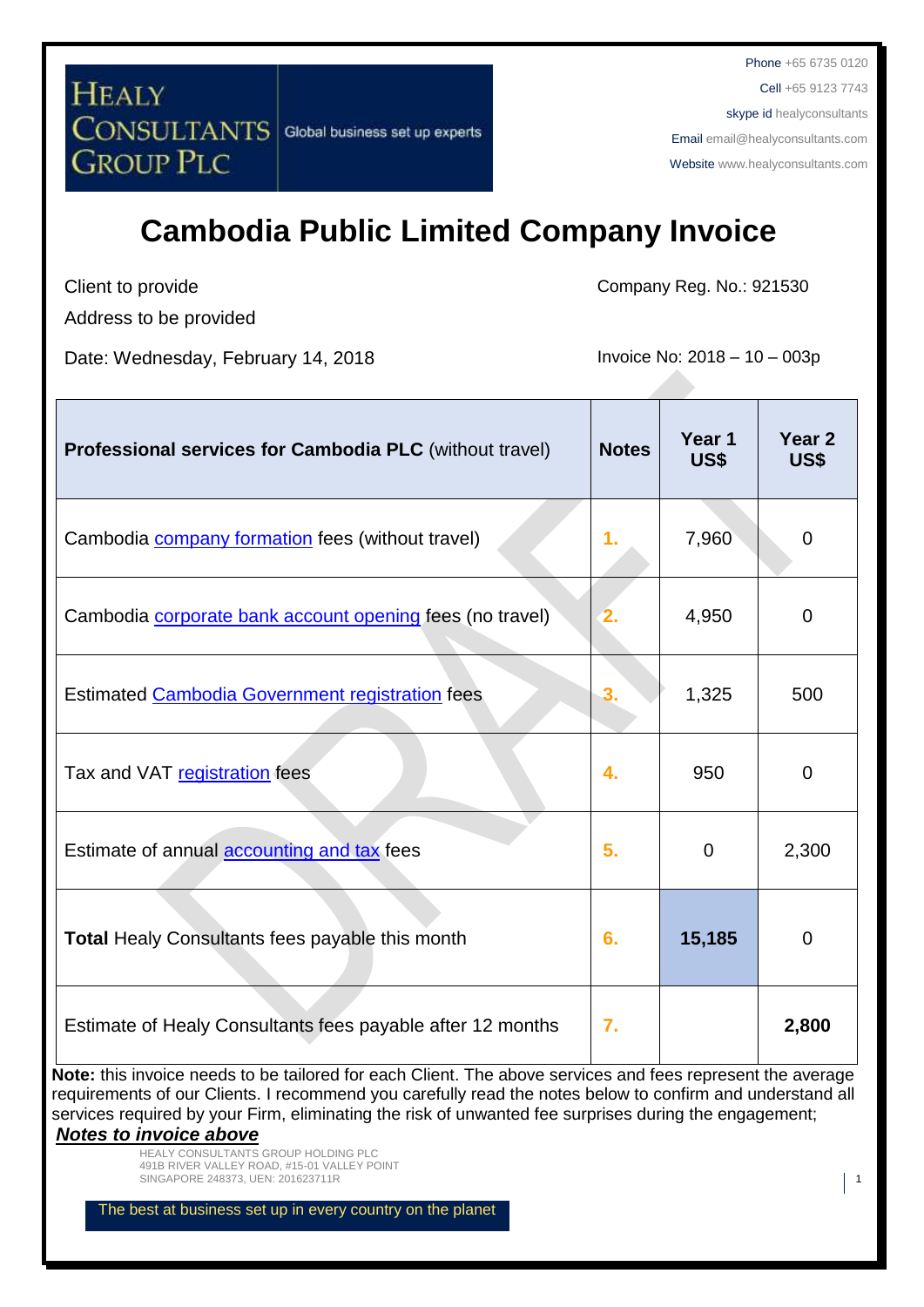Phone +65 6735 0120 Cell +65 9123 7743 skype id healyconsultants Email [email@healyconsultants.com](mailto:EMAIL@HEALYCONSULTANTS.COM) Website [www.healyconsultants.com](http://www.healyconsultants.com/)

## **Cambodia Public Limited Company Invoice**

**1.** Healy Consultants fees to efficiently and effectively complete Cambodia company registration [eight weeks](http://www.healyconsultants.com/cambodia-company-registration/fees-timelines/) by i) choosing the optimum regulatory license for our Client's business activities ii) reserving a company name with the Cambodian [Ministry of Commerce](http://www.moc.gov.kh/) iii) settling our accountant and lawyer fees and iv) preparing a high quality company incorporation application for the [Ministry of Commerce;](http://www.moc.gov.kh/)

All [engagement fees](http://www.healyconsultants.com/company-registration-fees/) (click link) are agreed and paid up front and agree to the fees published on our country web pages. Consequently, there are no hidden fees, surprises or ambushes throughout the engagement. All engagement deadlines are agreed up front in the form of a [detailed](http://www.healyconsultants.com/index-important-links/example-project-plan/)  [project plan,](http://www.healyconsultants.com/index-important-links/example-project-plan/) mapping out [deliverables](http://www.healyconsultants.com/deliverables-to-our-clients/) by week throughout the engagement term;



**2.** Healy Consultants will be pleased to open a Cambodia corporate bank account without our Client travel. It is a time consuming task, and Healy Consultants will shelter our Client from the associated administrative challenges. As you can appreciate, it is a difficult task to obtain bank account approval through a newly formed company when shareholders, directors and bank signatories reside overseas. Healy Consultants will prepare a business plan for the bank to optimize the probability of corporate bank account approval. Depending on our Client's business and nationality, there is a 40% probability the banks will request a bank signatory to travel for a one hour bank interview. Healy Consultants will try its best to negotiate with the bank for a travel exemption. If our Client must travel to Cambodia for corporate bank account opening, Healy Consultants will refund our Client US\$950;

If our Client is not comfortable with only a Cambodia corporate bank account, Healy Consultants will be pleased to open [an international corporate bank account](http://www.healyconsultants.com/international-banking/) outside of Cambodia. Examples include New York, Germany, Liechtenstein, Austria, Bulgaria, South Africa, Australia, London, South America or Dubai. All banks will be top tier banks in these countries with excellent internet banking services. Example of our global banking partners include HSBC, Standard Chartered Bank, Citibank, Barclays, Standard bank, ANZ bank, VTB bank, UBS, Credit Suisse;

The banks enjoys ultimate power of approval of corporate bank account applications. Consequently, guaranteed success is outside of Healy Consultants' control. What is inside our control is the preparation and submission of a high quality bank application that maximizes the

HEALY CONSULTANTS GROUP HOLDING PLC 491B RIVER VALLEY ROAD, #15-01 VALLEY POINT SINGAPORE 248373, UEN: 201623711R 2

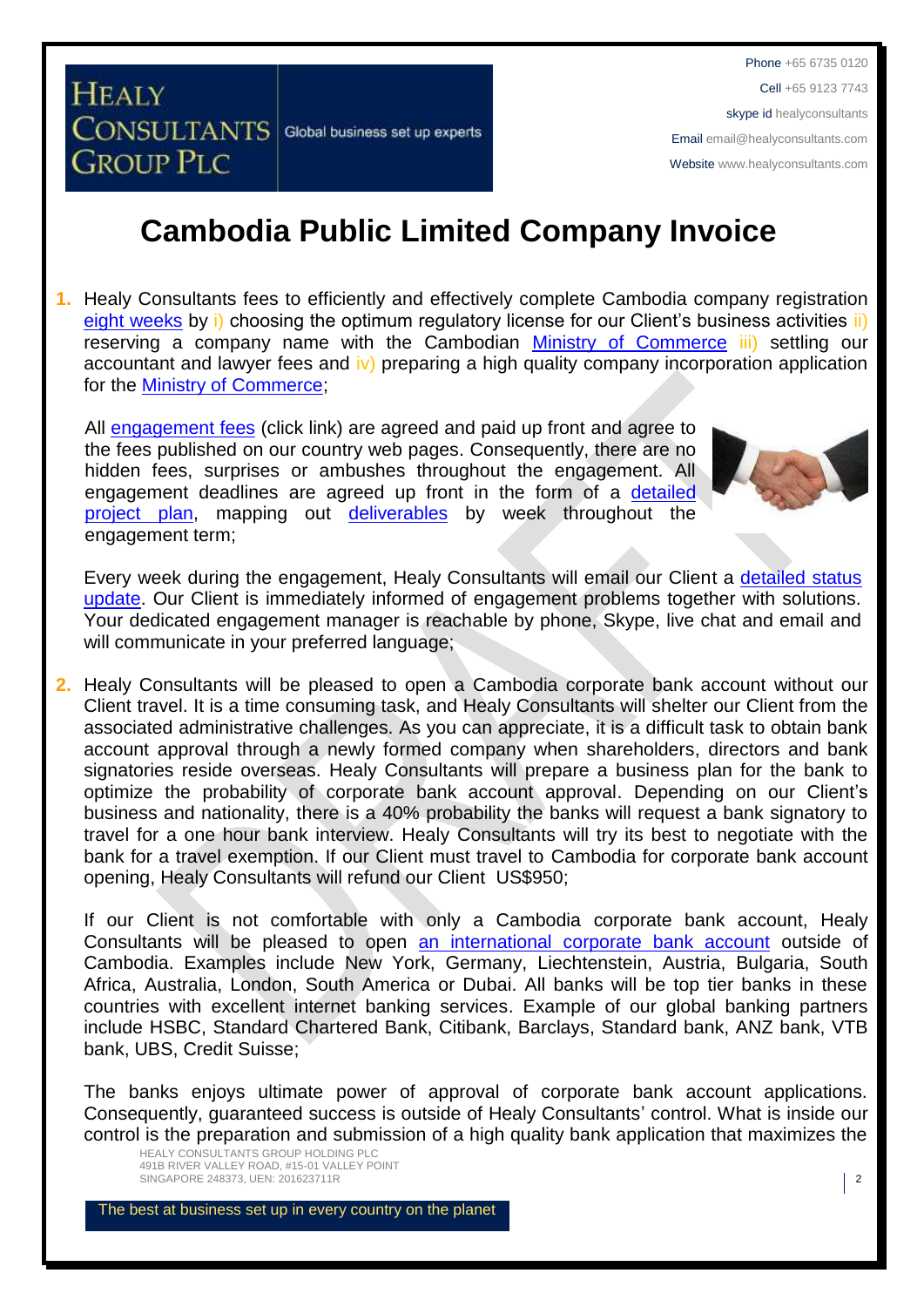Phone +65 6735 0120 Cell +65 9123 7743 skype id healyconsultants Email [email@healyconsultants.com](mailto:EMAIL@HEALYCONSULTANTS.COM) Website [www.healyconsultants.com](http://www.healyconsultants.com/)

## **Cambodia Public Limited Company Invoice**

likelihood of approval. To date, we enjoy a 100% approval record because of our global [banking relationships](http://www.healyconsultants.com/international-banking/corporate-accounts/) and determination.







Global banks continue to tighten corporate bank account opening procedures, their internal compliance departments completing more thorough due diligence of Clients. Consequently, our Clients should expect the bank account approval period to take up to 4 weeks. Furthermore, global banks now require evidence of proof of business in the country where the corporate bank account will be, including sales contracts or lease agreement;

- **3.** This fee is an estimate of government costs payable during your Firm's engagement. For transparency purposes, all government fee payments will be supported by original receipts and invoices. Examples of government costs include **i)** name uniqueness check fee **ii)** publication fee for the official notice of incorporation **iii)** fees for the business registration certificate **iv)** seal registration fees **v)** patent registration fees **vi)** tax department registration fees and **vii)** VAT registration fees. This fee excludes all HC fees and third party costs payable for an IPO (mandatory for a PLC in Cambodia). Following engagement completion, Healy Consultants will refund our Client any excess of funds received over actual Government costs paid;
- **4.** In accordance with Cambodia law, each entity must register for corporate tax and VAT at the [Ministry of Economy and Finance;](http://www.mef.gov.kh/)
- **5.** For an active trading company, these accounting and tax fees are an estimate of Healy Consultants fees to efficiently and effectively discharge your annual company accounting and tax obligations. Following receipt of a set of draft accounting numbers from your company, Healy Consultants will more accurately advise accounting and tax fees. For a dormant company, Healy Consultants fees are only US\$950;



**6.** All fees quoted in this invoice correspond to fees quoted [on Healy Consultants'](http://www.healyconsultants.com/company-registration-fees/) website. Please review this invoice carefully to identify errors. During the rush of the business day, it is possible that Healy Consultants inadvertently made fee calculation errors, typing errors or omitted services or omitted historic fee payments from Clients. In the unfortunate event you identify invoice errors, please revert to me directly re the same. I apologize in advance if I or my staff made invoice errors;

> HEALY CONSULTANTS GROUP HOLDING PLC 491B RIVER VALLEY ROAD, #15-01 VALLEY POINT SINGAPORE 248373, UEN: 201623711R 3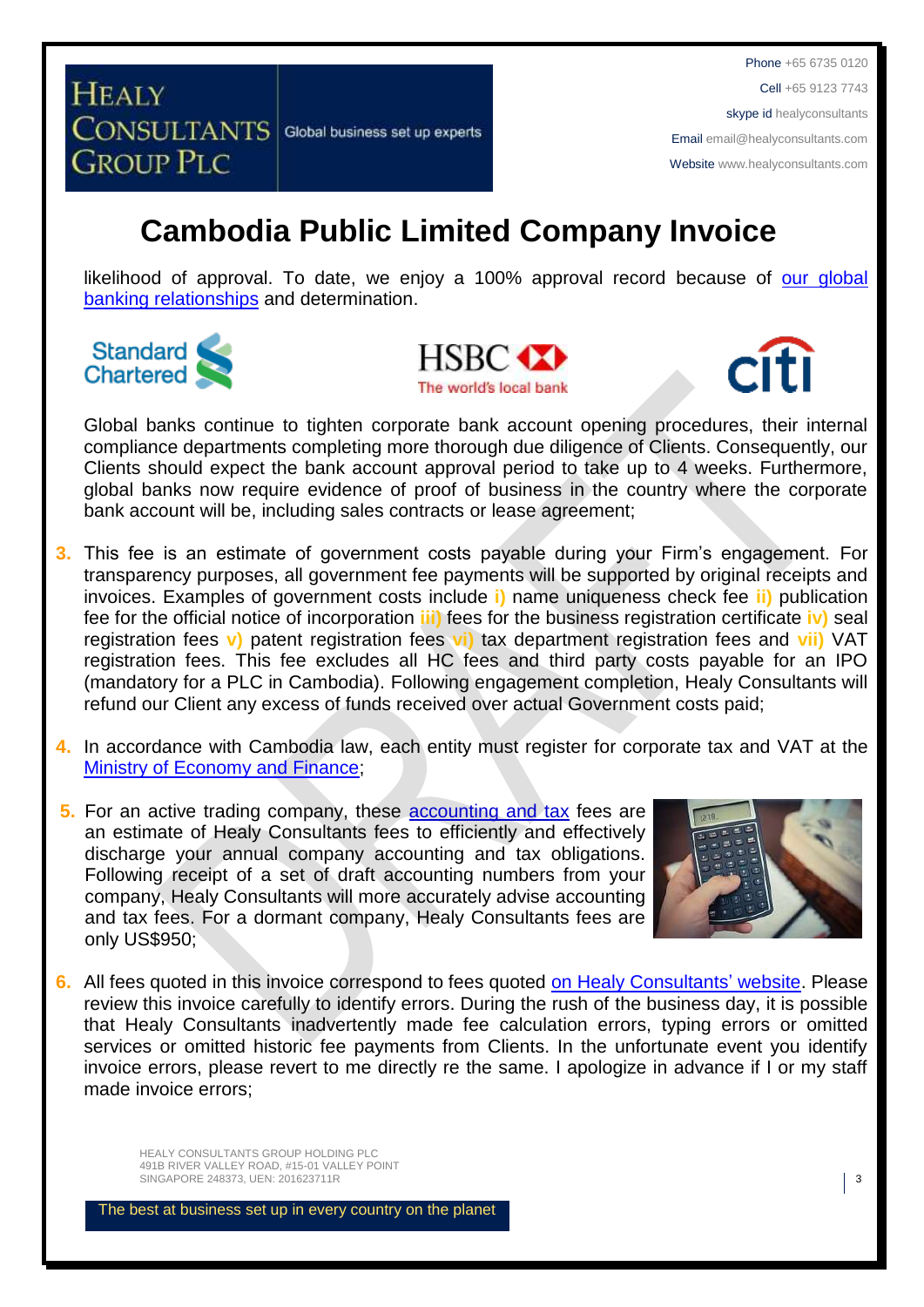## **Cambodia Public Limited Company Invoice**

- **7.** Assuming our Clients re-engage Healy Consultants in year 2, this fee is an estimate of the fees payable next year, 12 months after the date of company registration;
- **8.** The fees quoted in this invoice are a prediction of the fees required to efficiently and effectively complete this engagement in a timely manner. If during the engagement Healy Consultants realizes that the project is more complex than anticipated, requiring a large additional investment of time, my Firm will revert to request additional fees. If Healy Consultants completes the engagement faster and more easily than expected, Healy Consultants is happy to refund some fees to our Client;
- **9.** Engage Healy Consultants to [project manage](http://www.healyconsultants.com/project-manage-engagements/) business set up in every country on the planet. We are the best in the [world](http://www.healyconsultants.com/best-in-the-world/) at what we do, timely completing the  $A$  to  $Z$  of every country engagement;
- **10.**It is mandatory for a public limited company to list on a Stock Exchange, with the minimum number of shareholders and amount of issued of paid-up capital set by this institution. Most of our Clients hence decide to register a limited liability company rather than a public limited company in Cambodia;
- **11.** It is compulsory for every Cambodia company to appoint a resident tax representative after commencement of operations. To minimize complexity, Healy Consultants recommends our Client appoint one staff member already in Cambodia. If our Client is uncomfortable or unable to adopt this strategy, Healy Consultants will provide nominee services. Our annual fee for the same is US\$4,950 per nominee;
- **12.I**n accordance with [the Law on Commercial Entreprises section \(3\)](http://www.cambodiainvestment.gov.kh/content/uploads/2012/03/Law-on-Commercial-Enterprises_English_050517.pdf) and before company incorporation is complete, the Cambodian Government must review and approve a lease agreement for office premises. If your Firm requires this service from Healy Consultants, our one-time fee amounts to US\$950. The monthly rent thereafter will be paid independently and directly to the landlord by our Client. An estimate of such a rental for a space of 10 sq. m. for one employee is US\$400 per month;
- **13.** If our Client and Healy Consultants properly plan this engagement, our Clients' will *not* have to travel during this engagement. Healy Consultants will efficiently and effectively complete company registration and corporate bank account opening in a timely manner without our Client presence. Instead, our Client will need to **i)** sign and get documents legalized in the embassy in their country of origin and **ii)** courier the originals to Healy Consultants office;



HEALY CONSULTANTS GROUP HOLDING PLC 491B RIVER VALLEY ROAD, #15-01 VALLEY POINT SINGAPORE 248373, UEN: 201623711R 4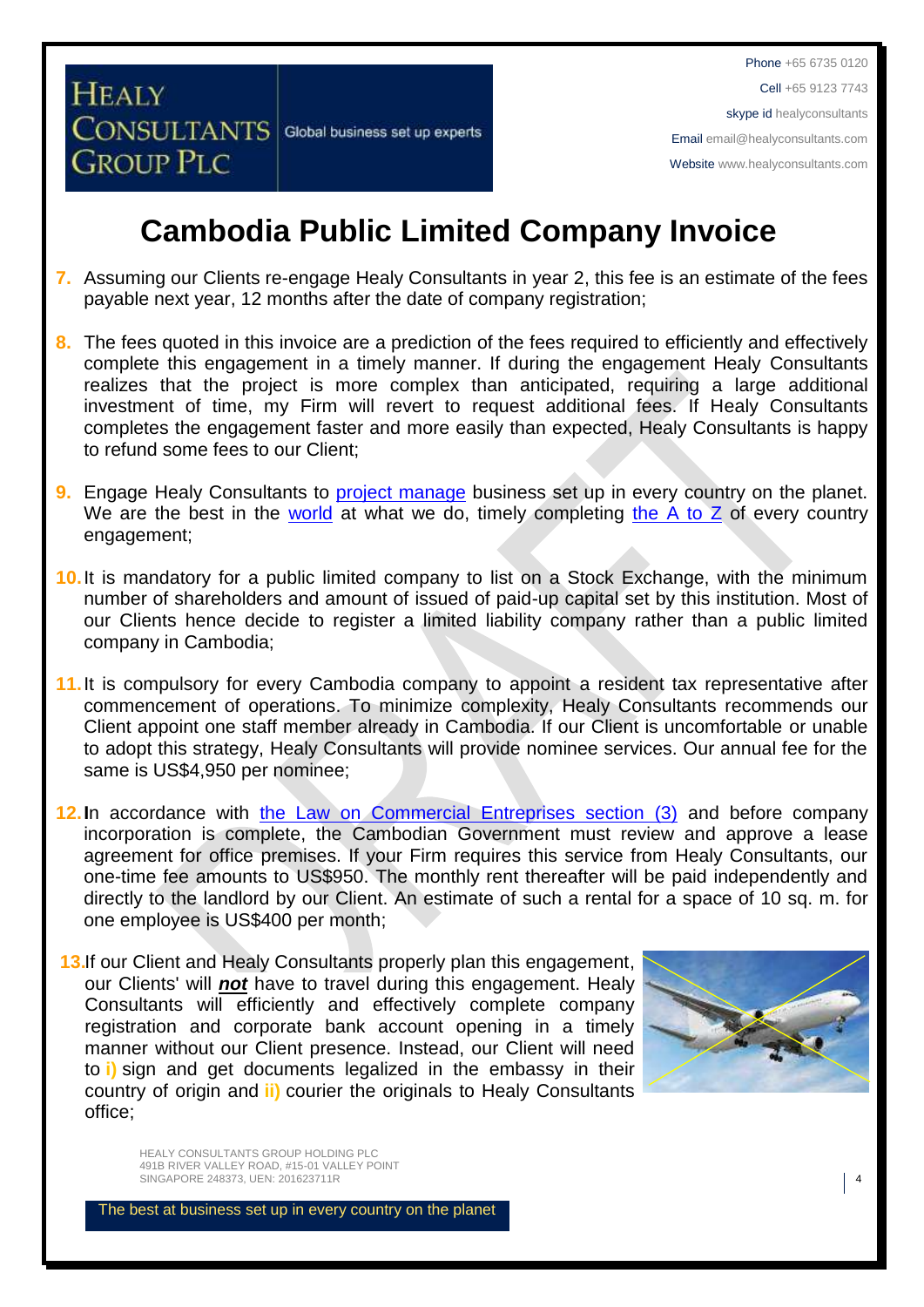**CONSULTANTS** Global business set up experts

**HEALY** 

**GROUP PLC** 

Phone +65 6735 0120 Cell +65 9123 7743 skype id healyconsultants Email [email@healyconsultants.com](mailto:EMAIL@HEALYCONSULTANTS.COM) Website [www.healyconsultants.com](http://www.healyconsultants.com/)

# **Cambodia Public Limited Company Invoice**

- **14.**Depending on our Client's business and nationality, the Cambodia Government may require a special regulatory license to carry on your business in the country. Healy Consultants will assist our Client secure license approval; there may be additional engagement fees. However, the Government enjoys ultimate power of approval of company registrations and business licenses;
- **15.**If our Client requires nominee shareholder and director [services,](http://www.healyconsultants.com/corporate-outsourcing-services/nominee-shareholders-directors/) Healy Consultants will be pleased to assist. Our fee for professional, passive nominee corporate shareholder amounts to US\$2,100 per annum. Our fee to be both nominee director and shareholder amounts to US\$6,600 per annum. Being the sole shareholders and sole director of a Client's company exposes Healy Consultants to reputation, litigation and financial risk;
- **16.**If required, Healy Consultants will be pleased to assist your firm to secure employee visa approvals. Our fee is US\$2,950 for the first employee, US\$1,950 for the second employee, US\$950 per employee thereafter. Our employee visa fees includes preparation of a quality visa application and submitting to the immigration officers. The Government enjoys ultimate power of approval of visa applications. Consequently, guaranteed success is outside of Healy Consultants' control. What is inside our control is the preparation and submission of a high quality immigration visa application that maximizes the likelihood of visa approval;
- **17.**Monthly, quarterly and mid-year Government tax obligations include **i)** monthly payroll tax and fringe benefits tax reporting and payments **ii)** monthly VAT return filing and payment and **iii)** quarterly corporate tax provisional payments. If you need our help, Healy Consultants can complete monthly Government reporting for a monthly fee of US\$860. Healy Consultants monthly support will include i) receive in dropbox the monthly invoices from our client ii) label monthly bank statement transactions iii) preparation and submission of VAT returns and iv) submission of monthly employee payroll and fringe benefits tax reporting and payments;
- **18.**It is important our Clients are aware of their personal and corporate tax obligations in their country of residence and domicile. Let us know if you need Healy Consultants help to clarify your local and international annual tax reporting obligations;
- **19.**In accordance with Cambodia's [Law on Commercial Entreprises,](http://www.cambodiainvestment.gov.kh/content/uploads/2012/03/Law-on-Commercial-Enterprises_English_050517.pdf) section (5), all Cambodia companies must provide the authorities with a Khmer name, which must be used for all operations and commercial activities in Cambodia, including: **i)** to advertise the company business **ii)** to invoice customers and **iii)** to liaise with the Government and tax authorities;
- **20.**During the engagement, shareholders and directors' documents may need to be translated into Khmer before the Government and Bank approves company registration and corporate bank account opening respectively. Consequently, our Client should budget for possible additional

HEALY CONSULTANTS GROUP HOLDING PLC 491B RIVER VALLEY ROAD, #15-01 VALLEY POINT SINGAPORE 248373, UEN: 201623711R **5**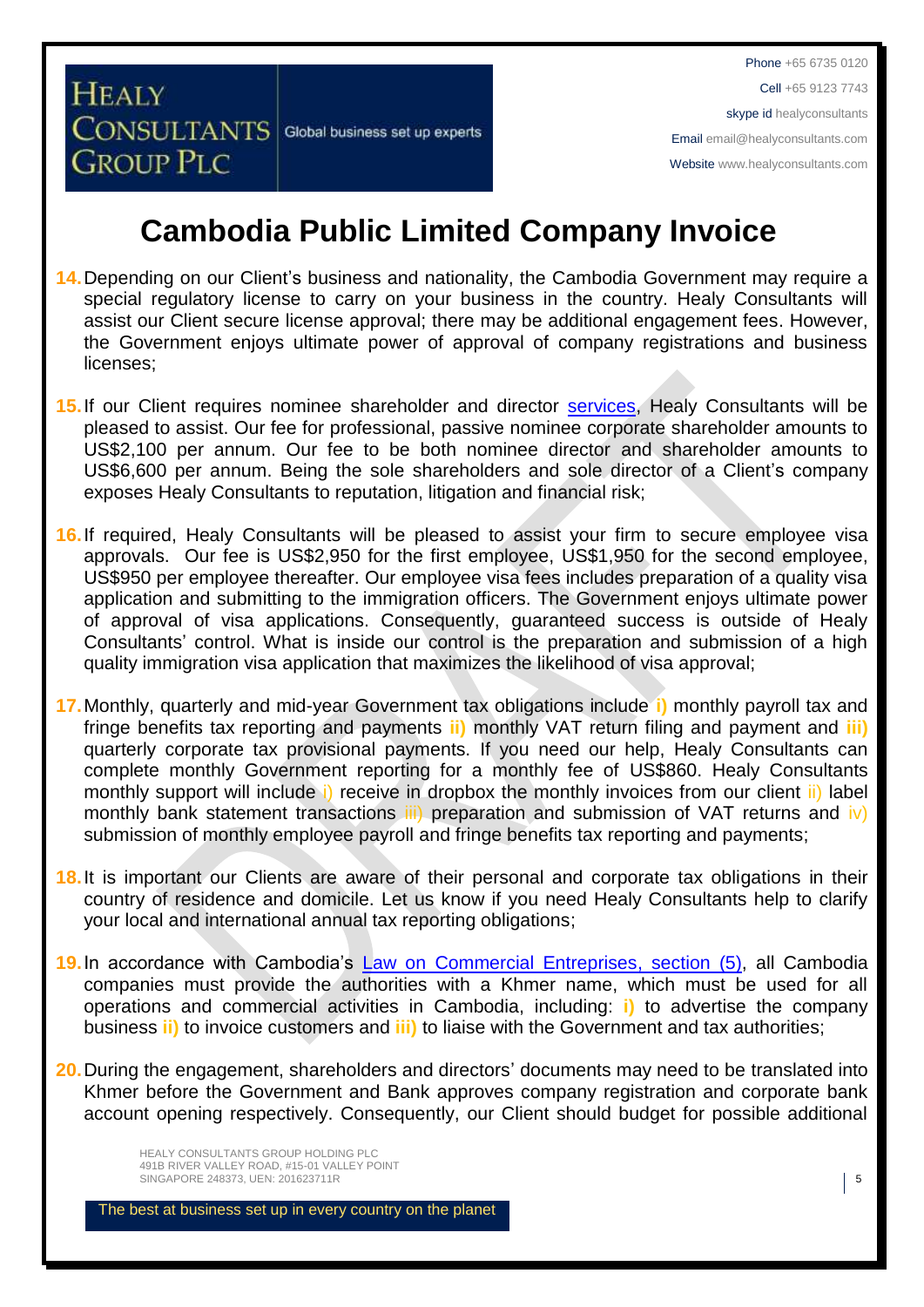## **Cambodia Public Limited Company Invoice**

translation and embassy attestation fees. Either our Client or Healy Consultants can complete this administrative task;

As always, Healy Consultants will negotiate with all third parties to eliminate or reduce additional engagement costs. For transparency purposes, all third party fee payments will be supported by original receipts and invoices. Examples of possible third party payments include **i)** embassy fees **ii)** notary public costs **iii)** official translator fees;

- **21.**Some of our Clients' require an [immediate country](http://www.healyconsultants.com/turnkey-solutions/) solution. With this strategy, within a day Healy Consultants can supply our Client **i)** an existing dormant Cambodia company number and **ii)** an already approved Cambodia corporate bank account number and **iii)** a business address. Turnkey solutions are attractive to those entrepreneurs who wish to. immediately close a country deal, sign a contract or invoice a customer;
- **22.**As stipulated on our [business website](http://www.healyconsultants.com/) and in section 3 of our engagement letter, Healy Consultants will only commence the engagement following **i)** settlement of our fees and **ii)** completion and signing of our legal engagement letter;
- 23. Healy Consultants will only incorporate your company after 75% of due diligence [documentation](http://www.healyconsultants.com/due-diligence/) is received by email. Healy Consultants will only open a corporate bank account after 100% of the Client's original due diligence documentation is received by courier;
- 24. During the annual renewal engagement with our Client, our in-house Legal and Compliance [Department](http://www.healyconsultants.com/about-us/key-personnel/cai-xin-profile/) reviews the quality and completeness of our Client file. Consequently, Healy Consultants may revert to our Client to ask for more up to date [due diligence documentation;](http://www.healyconsultants.com/due-diligence/)
- **25.**To assist our Clients to minimize foreign exchange costs, we offer the payment in SG\$, Euro, Pounds or US\$. Kindly let me know in which currency your Firm prefers to settle our fees and I will send an updated invoice, thank you;
- **26.**Some of our Clients' engage Healy Consultants to [recruit](http://www.healyconsultants.com/corporate-outsourcing-services/how-we-help-our-clients-recruit-quality-employees/) local employees. We have a lot of experience in this area and we are quite skilled at securing quality candidates for our Clients;
- 27. To efficiently and effectively complete your engagement in a timely manner, we recommend your Firm transfers these funds to Healy Consultants corporate bank account. Thereafter, our Incorporation and Banking Team will aggressively advance your engagement, providing your Firm daily feedback as to engagement status. I would be grateful if you email us the bank transfer advice slip to enable my Accounting Department to accurately and timely identify bank receipts:

HEALY CONSULTANTS GROUP HOLDING PLC 491B RIVER VALLEY ROAD, #15-01 VALLEY POINT SINGAPORE 248373, UEN: 201623711R 6